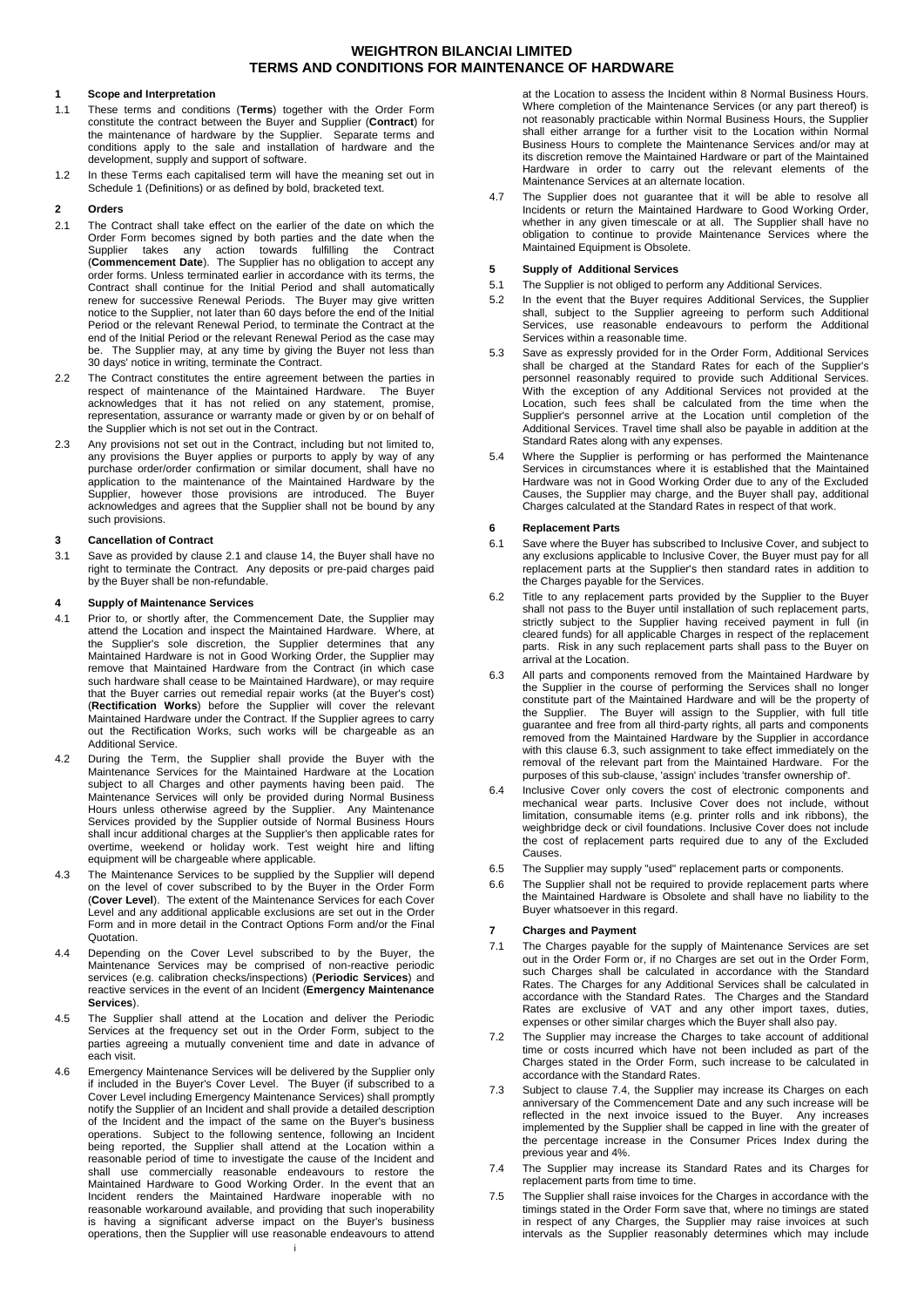invoicing in advance. The Buyer must pay all invoices in cleared funds by payment into the bank account nominated by the Supplier before the end of the calendar month in which the invoice was raised.

7.6 If the Buyer fails to pay any Charges by the due date for payment then the Supplier shall be entitled to charge interest on the overdue amount at the rate of 5% per annum above Lloyds Bank Plc's base rate from time to time. Such interest shall accrue on a daily basis from the due date until actual payment, whether before or after judgment.

#### <span id="page-1-8"></span>8 **Warranties**

- <span id="page-1-0"></span>8.1 No guarantee or warranty is given for any parts which are not manufactured by the Supplier and all liability for any damage, loss or expense caused by such parts being defective are expressly excluded. The Supplier's sole obligation in respect of such parts shall be to use reasonable endeavours to pass on the benefits of any warranty provided by the manufacturer or supplier of those parts.
- 8.2 Subject to clause [8.1](#page-1-0) the Supplier warrants to the Buyer that:
- <span id="page-1-2"></span>8.2.1 the Services performed under the Contract shall be performed: (a) using reasonable care and skill;
	- (b) in accordance with all applicable law; and
	- 8.2.2 on delivery, and for a period of 6 months thereafter, any replacement parts provided by the Supplier shall be free from material defects in design, material and workmanship.
- <span id="page-1-6"></span><span id="page-1-3"></span>8.3 Subject to clause [8.4,](#page-1-1) if the Buyer gives notice in writing within 6 months of the delivery of any Services that any of the Services were not performed in accordance with the warranty set out at clause [8.2.1](#page-1-2) then the Supplier shall re-perform or make good the defective Service.
- <span id="page-1-1"></span>8.4 The Supplier's obligations under claus[e 8.3](#page-1-3) are strictly subject to:
	- 8.4.1 the Buyer promptly notifying the Supplier upon discovery of the defect;
	- 8.4.2 the Supplier being given a reasonable opportunity to examine such alleged defect; and
	- 8.4.3 the Supplier, acting reasonably, determining that the relevant Service was not performed in accordance with clause [8.2.1.](#page-1-2)
- <span id="page-1-7"></span>8.5 Subject to clauses [8.6](#page-1-4) and [8.7,](#page-1-5) if the Buyer gives written notice within 6 months from the date of delivery of a replacement part that the replacement part does not comply with the warranty set out in clause [8.2.2,](#page-1-6) then the Supplier shall, at its sole option, repair or replace the defective replacement part, save where the defective part is beyond repair and an appropriate replacement is unavailable.
- <span id="page-1-4"></span>8.6 The Supplier's obligations under claus[e 8.5](#page-1-7) are strictly subject to:
	- 8.6.1 the Buyer promptly notifying the Supplier upon discovery of the defect;
	- 8.6.2 the Supplier being given a reasonable opportunity to examine such replacement part;
	- 8.6.3 the Supplier, acting reasonably, determining that the replacement part does not comply with the warranty given under clause [8.2.2;](#page-1-6) and
	- 8.6.4 the Buyer transferring (with full title guarantee) title in the defective replacement part to the Supplier where title to the replacement part has already passed to the Buyer.
- <span id="page-1-5"></span>8.7 The Supplier shall not be liable for any failure to comply with any warranty in claus[e 8.2.2](#page-1-6) if:
	- 8.7.1 the defect arises because the Buyer has failed to follow any oral or written instructions of the Supplier or good trade practice, or because the Buyer alters or repairs the replacement part without the Supplier's prior written consent; or
	- 8.7.2 the defect arises as a result of fair wear and tear, wilful damage, negligence (not by the Supplier), abnormal working conditions or any act or omission of the Buyer.
- 8.8 Except as provided in this clause [8,](#page-1-8) the Supplier shall have no liability to the Buyer in respect of the Supplier's failure to comply with the warranties set out in clause [8.2.1](#page-1-2) or [8.2.2.](#page-1-6) All warranties, conditions and terms, whether express or implied by statute, common law or otherwise (including satisfactory quality, fitness for purpose and suitability) are, to the fullest extent permitted by law, excluded from the Contract.
- 8.9 The terms of the Contract shall apply to any repaired or replacement parts supplied under clause [8.5,](#page-1-7) however, such repaired or replacement part shall only benefit from the warranties provided under this clause for the unexpired element of the original warranty period relating to the repaired or replaced part. The terms of the Contract shall not apply to any re-performed Services.
- 8.10 Each party warrants that it has the full capacity and authority and all necessary permits, licences and consents necessary to enter into the Contract and that those signing the Contract are duly authorised to bind the party for whom they sign.

## <span id="page-1-9"></span>**9 Buyer's obligations**

#### 9.1 The Buyer shall:

9.1.1 provide and procure all reasonable assistance, and information as required by the Supplier including all relevant instruction manuals, drawings and other information supplied by the manufacturer, designer or installer of the Maintained Hardware;

- 9.1.2 ensure that any Rectification Works have been carried out strictly in accordance with the Supplier's requirements;
- 9.1.3 obtain and maintain of its own cost all necessary licences, permissions and consents required in relation to the delivery and receipt of the Services;
- 9.1.4 ensure that the Maintained Hardware is installed and kept at the Location and under suitable conditions as specified in the terms and conditions under which the Maintained Hardware was supplied;
- 9.1.5 ensure that the Location is suitably and properly prepared for the delivery of the Services in accordance with the Supplier's instructions and is safe for entry and performance of the Services by the Supplier and its employees, agents and subcontractors;
- 9.1.6 permit only trained and competent personnel to use the Maintained Hardware;
- 9.1.7 ensure that any applicable manufacturer's manuals and guidance along with any instructions as the Supplier may give from time to time are followed;
- 9.1.8 not move the Maintained Hardware from the Location without the prior written approval of the Supplier;
- 9.1.9 notify the Supplier in writing of any changes or alterations made to the Maintained Hardware;
- 9.1.10 notify the Supplier promptly if the Maintained Hardware is discovered to be operating incorrectly;
- 9.1.11 at all reasonable times permit full and free access to the Location and to the Maintained Hardware to the Supplier, its employees, sub-contractors and agents and provide them with adequate working space and any facilities or services as are reasonably required to enable the Supplier to perform the Services whilst at the Location; and
- 9.1.12 take any steps reasonably necessary to ensure the safety of the Supplier's personnel when attending the Location.
- 9.2 Buyer warrants that it is the sole beneficial owner of the Maintained Hardware.

#### **10 Indemnity**

10.1 The Buyer shall indemnify (and keep indemnified) and hold harmless the Supplier against any Losses arising from or in connection with any breach by the Buyer of its obligations under clause [9](#page-1-9) and/or clause [13.3.](#page-2-1)

#### **11 Relief Events**

- 11.1 The Supplier shall not be in breach of the Contract nor liable for delay in performing, or failure to perform, any of its obligations under the Contract if such delay or failure results from any events, circumstances or causes beyond its reasonable control including, without limitation, acts of God; natural disasters; terrorist attacks; civil war, commotion or riots; imposition of sanctions or embargos; any law or action taken by a governmental or public authority (including without limitation export or import restrictions, quotas or prohibitions); failure to obtain or renew, or the cancellation of, any licence, permit or consent; collapse of buildings; unavailability, interruption or failure of utility supplies; labour or trade disputes, strikes or industrial action; and non-performance by suppliers or subcontractors (**Force Majeure Event**).
- <span id="page-1-10"></span>11.2 If any act or omission of the Buyer (including without limitation the Buyer failing to comply with its obligations under the Contract) causes or contributes to the Supplier failing or being delayed in the Supplier's performance of any obligation under the Contract, or if the Buyer fails to make any payment when due, (**Relief Event**), the Supplier shall without limiting its other rights or remedies:
	- 11.2.1 have the right to suspend performance under the Contract until the Buyer remedies the default; and
	- 11.2.2 have the right to rely on the Relief Event to relieve it from the performance of any such obligation; and
	- 11.2.3 have no liability howsoever arising from the Supplier's failure or delay to perform any such obligation.
- <span id="page-1-11"></span>11.3 The Buyer acknowledges that where the Supplier exercises any of the remedies under clauses [11.2.1](#page-1-10) to [11.2.2](#page-1-11) (inclusive), it may not be possible for the Supplier to recommence performance of its obligations immediately on the remedying of the Relief Event by the Buyer. As such, any recommencement of performance will be subject to the Supplier's ability to re-allocate its resources accordingly.
- 11.4 The Buyer shall reimburse the Supplier on written demand for any Losses sustained or incurred by the Supplier arising from the Relief Event. Such Losses may include the costs of the Supplier being unable to re-allocate or otherwise utilise its personnel or the costs associated with performing the Services at a later date.

#### **12 Intellectual Property**

12.1 All intellectual property rights in or arising out of or in connection with the Services or any other services performed by the Supplier shall be owned by the Supplier.

## **13 Liability**

<span id="page-1-12"></span>13.1 Nothing in the Contract shall limit or exclude the Supplier's liability for: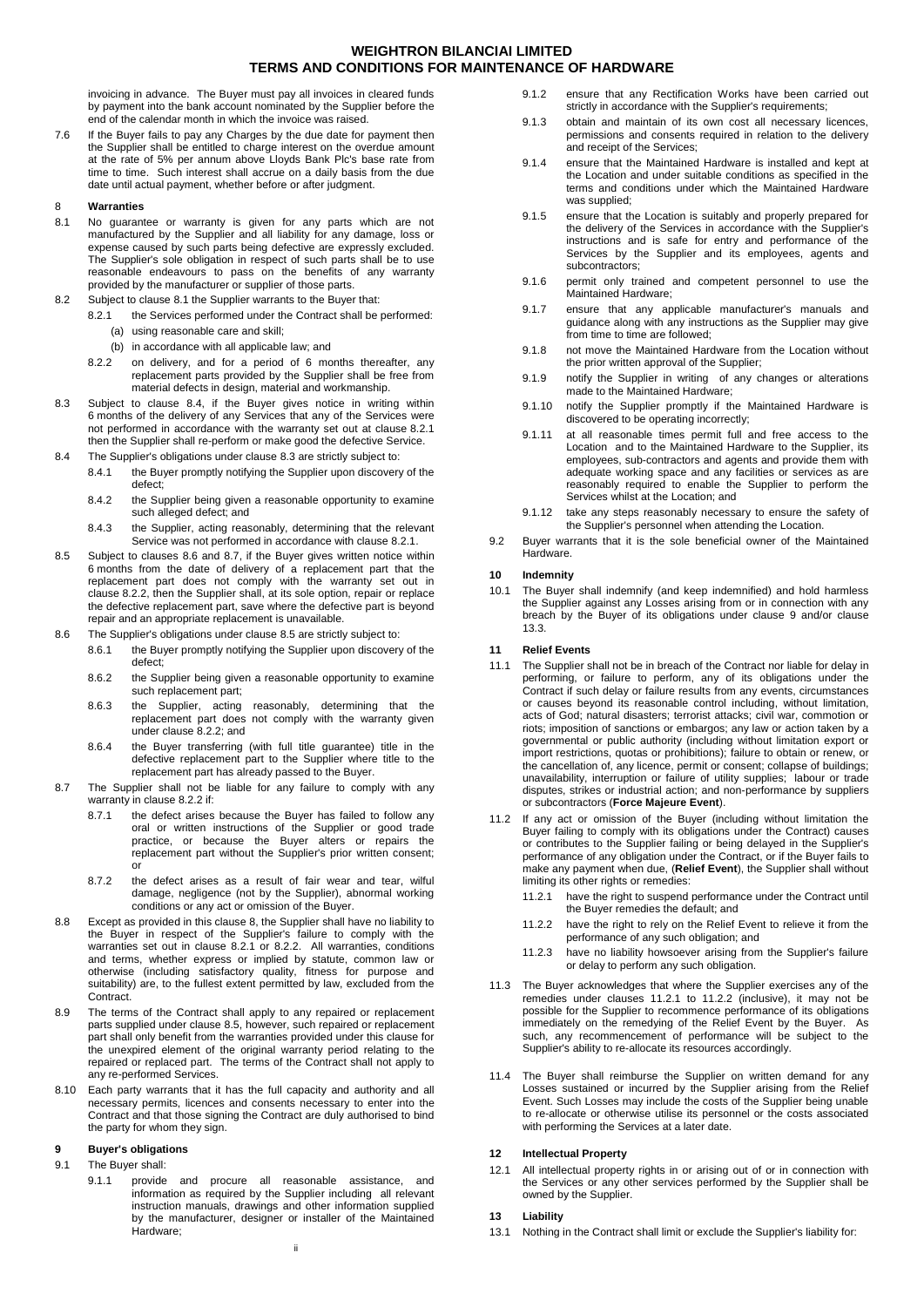- 13.1.1 death or personal injury caused by its negligence, or the negligence of its employees, agents or subcontractors;
- 13.1.2 fraud or fraudulent misrepresentation; or
- 13.1.3 any matter in respect of which it would be unlawful for the Supplier to exclude or restrict liability.
- 13.2 Subject to clause [13.1:](#page-1-12)
	- 13.2.1 the Supplier shall not be liable to the Buyer, whether in contract, tort (including negligence), breach of statutory duty, or otherwise, for any loss of profit (direct or indirect), loss of business or business opportunities, loss or corruption of data or information, loss of revenue, loss of anticipated savings, loss of (or loss or liability under) other contracts, loss of production, loss of use, or any indirect or consequential loss arising under or in connection with the Contract; and
	- 13.2.2 the Supplier's total liability to the Buyer for all other losses arising under or in connection with the Contract, whether in contract, tort (including negligence), breach of statutory duty, or otherwise, shall be limited to the total amount of Charges paid by the Buyer for the Services during the twelve (12) month period immediately preceding the date on which the cause of action first arose or, if the claim arose during any period before 12 months has elapsed from the Commencement Date, during that shorter period.
- <span id="page-2-1"></span>13.3 Where any Maintained Hardware is designed to be used for safety purposes, the Buyer agrees that it will not be the only safety system it employs in respect of the relevant risks and agrees to employ other protective measures against such risks to protect against the relevant .<br>Maintained Hardware failing to perform.

## <span id="page-2-2"></span><span id="page-2-0"></span>**14 Termination**

- 14.1 Without limiting its other rights or remedies, either party may terminate the Contract with immediate effect by giving written notice to the other party if the other party commits a material breach of any term of the Contract and (if such a breach is remediable) fails to remedy that breach within twenty-one (21) days of that party being notified in writing to do so.
- 14.2 Without limiting its other rights or remedies, the Supplier may terminate the Contract with immediate effect by giving written notice to the Buyer if:
	- 14.2.1 the Buyer takes any step or action in connection with its entering administration, provisional liquidation or any composition or arrangement with its creditors (other than in relation to a solvent restructuring), being wound up (whether voluntarily or by order of the court, unless for the purpose of a solvent restructuring), having a receiver appointed to any of its assets or ceasing to carry on business or, if any step or action is taken in another jurisdiction, in connection with any analogous procedure in the relevant jurisdiction;
	- 14.2.2 the Buyer suspends, or threatens to suspend, or ceases or threatens to cease to carry on all or a substantial part of its business; or
	- 14.2.3 the Buyer's financial position deteriorates to such an extent that in the Supplier's opinion the Buyer's capability to adequately fulfil its obligations under the Contract has been placed in jeopardy; or
	- 14.2.4 the Buyer fails to pay any amount due under the Contract on the due date for payment and remains in default not less than seven (7) days after being notified in writing to make such payment.
- 14.3 Where the Supplier is entitled to terminate the Contract under this clause [14,](#page-2-2) it shall also be entitled to terminate any other contracts with the Buyer.
- 14.4 Termination of the Contract shall not affect either of the parties' rights and remedies that have accrued as at termination, including the right to claim damages in respect of any breach of the Contract which existed at or before the date of termination.
- 14.5 Any provision of the Contract that expressly or by implication is intended to come into or continue in force on or after termination shall remain in full force and effect.
- 14.6 On termination of the Contract for any reason:
	- 14.6.1 the Buyer shall immediately pay to the Supplier all of the Supplier's outstanding unpaid invoices and interest and, in respect of the Services performed and any costs or expenses already incurred by the Supplier but for which no invoice has been submitted, the Supplier shall submit an invoice which shall be payable by the Buyer immediately on receipt; and
	- 14.6.2 the Buyer shall on request return or destroy or permanently erase any Confidential Information of the Supplier;
	- 14.6.3 the Buyer shall return all of the Supplier's materials and equipment and if the Buyer fails to do so, then the Supplier may enter the Buyer's premises and take possession of them.

## **15 General**

<span id="page-2-4"></span>15.1 **Confidentiality.** Each party undertakes that it shall not at any time disclose to any person any Confidential Information or information concerning the business, affairs, customers, clients or suppliers of the other party, except as permitted by claus[e 15.2.](#page-2-3)

- <span id="page-2-3"></span>15.2 Each party may disclose the other party's Confidential Information:
	- 15.2.1 to its employees, officers, representatives or advisers (and in the case of the Supplier being the recipient of Confidential Information, to its Affiliates, agents and subcontractors) who need to know such information for the purposes of exercising the party's rights or performing its obligations under or in connection with the Contract. Each party shall ensure that its employees, officers, representatives or advisers to whom it disclose the Confidential Information comply with clause [15.1;](#page-2-4) and
	- 15.2.2 as may be required by law, a court of competent jurisdiction or any governmental or regulatory authority.
- 15.3 No party shall use the other party's Confidential Information for any purpose other than to exercise its rights and perform its obligations under or in connection with the Contract.
- 15.4 The Supplier may refer to the Buyer as being a client of the Supplier in customer reference lists and sales presentations, advertising or press release.
- 15.5 **Assignment and other dealings.** The Buyer shall not assign, transfer, charge, subcontract, declare a trust over or deal in any other manner with any or all of its rights or obligations under the Contract without the prior written consent of the Supplier.
- 15.6 **Variation.** No variation of the Contract shall be effective unless it is in writing and signed by the parties (or their authorised representatives).
- 15.7 **Waiver.** A waiver of any right or remedy by the Supplier is only effective if given in writing and shall not be deemed a waiver of any subsequent breach or default. A delay or failure to exercise, or the single or partial exercise of, any right or remedy by the Supplier shall not waive that or any other right or remedy; nor prevent or restrict the further exercise of that or any other right or remedy of the Supplier.

## <span id="page-2-6"></span><span id="page-2-5"></span>15.8 **Dispute Resolution**

- 15.8.1 If a dispute arises out of or in connection with the Contract or the performance, validity or enforceability of it (**Dispute**) then, except as expressly provided in the Contract, the parties shall follow the procedure set out in this clause:
	- (a) either party shall give to the other written notice of the Dispute, setting out its nature and full particulars (**Dispute Notice**), together with relevant supporting documents;
	- (b) following service of the Dispute Notice, the parties shall use reasonable endeavours to promptly resolve the Dispute by way of without prejudice discussions between the relevant representatives and in accordance with the following escalation levels and timescales:

| <b>Escalation</b> | <b>Supplier</b>     | Buyer          | <b>Time for</b>               |
|-------------------|---------------------|----------------|-------------------------------|
| Level             | representative      | representative | resolution                    |
|                   | Service<br>Manager  | Manager        | 10<br><b>Business</b><br>Days |
| 2                 | Service<br>Director | Director       | 5 Business<br>Days            |
| 3                 | Managing            | Managing       | 5 Business                    |
|                   | Director            | Director       | Days                          |

and

- (c) if, for any reason, the parties are unable to resolve the Dispute within the timescales and escalation levels referred to in claus[e 15.8.1\(b\),](#page-2-5) or should either party fail to engage or cease its engagement in that process, then the Dispute shall be finally resolved by the courts of England and Wales in accordance with clause [15.13.](#page-3-0)
- 15.8.2 Nothing in clause [15.8](#page-2-6) shall prevent the Supplier from commencing Court proceedings in accordance with clause [15.13](#page-3-0) at any time.
- 15.9 **Severance.** If any provision or part-provision of the Contract is or becomes invalid, illegal or unenforceable, it shall be deemed modified to the minimum extent necessary to make it valid, legal and enforceable. If such modification is not possible, the relevant provision or part-provision shall be deemed deleted.
- <span id="page-2-7"></span>15.10 **Notices.** Any notice or other communication given to a party under or in connection with the Contract shall be in writing, addressed to that party at its registered office or such other address as that party may have notified to the other party, and shall be delivered personally, or sent by pre-paid first class post or other next working day delivery service. Any other form of delivery including, without limitation, delivery via fax or email, shall not be valid. A notice or other communication shall be deemed to have been received: if delivered personally, when left at the relevant address; if sent by pre-paid first class post or other next working day delivery service, at 9.00 am on the second Business Day after posting; if delivered by commercial courier, on the date and at the time that the courier's delivery receipt is signed.
- 15.11 The provisions of clause [15.10](#page-2-7) shall not apply to the service of any proceedings or other documents in any legal action.